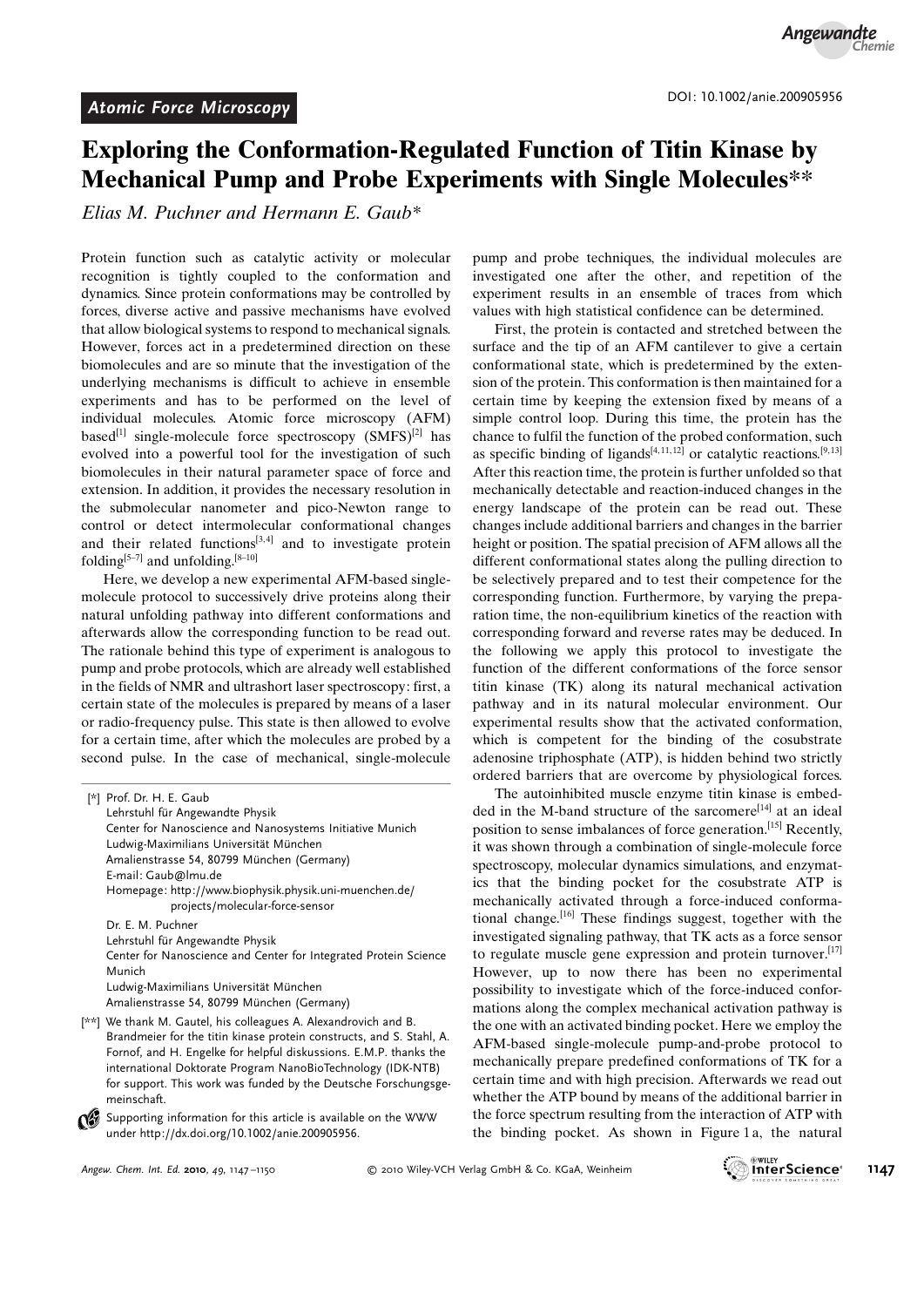## Communications



Figure 1. Single-molecule mechanical pump and probe. a) In one experimental cycle, the natural protein construct consisting of titin kinase and its surrounding Ig/Fn domains is stretched between the tip of an AFM cantilever and the surface. b) The recorded force–extension traces show a strict hierarchy: first TK unfolds at forces below 50 pN and at the end the five Ig/Fn domains leave their fingerprint. c) In one pump-and-probe cycle, TK is first brought into a certain conformation, which is determined by the extension  $\Delta x$  (blue arrow). This conformation is maintained for a time span  $\Delta t$  during which ATP has the possibility to bind. Afterwards TK is further unfolded to probe whether ATP had bound or not. Successful ATP binding causes an additional barrier (red arrow), which is detected with high accuracy.

segment of the M-band structure, which consists of TK and its surrounding immunoglobulin (Ig) and fibronectin (Fn) domains, is stretched between the tip of an AFM cantilever and a gold surface in the presence of 2 mm ATP (sample preparation, data recording, and selection of traces was performed according to Ref. [16]). The force–extension traces, such as in Figure 1b, show a strict hierarchy and contain an internal fingerprint $[18]$  which allows identification of the trace section in which TK was sequentially activated: at the end, five contour length increments of about 30 nm are visible, which are caused by the five independently unfolding Ig/Fn domains, whereas the initial low-force part is caused by the sequential unfolding and activation of TK. If ATP does not bind to an activated binding pocket, five distinct barriers with contour length increments of 9.1, 28.6, 7.3, 18.0, and 57.9 nm are observed. The binding of ATP results in an additional barrier so that the increments change to 9.1, 19.4, 10.1, 7.5, 16.4, and 58.3 nm  $\pm 2\%$  (for details see Ref. [16]).

In one pump-and-probe cycle, TK is first unfolded to a certain conformation, which is determined by the distance between its two ends. This conformation is then maintained for 300 ms by keeping the end-to-end distance fixed. In the meantime, ATP has the chance to bind to the prepared conformation and to reach its equilibrium binding constant. After this time, TK is further unfolded, to determine by means of the ATP barrier whether the ATP bound to this conformation or not (Figure 1c). As shown in Figure 2, all conformations can be tested for their competence for binding ATP by varying the position at which TK is prepared. Repeating these experiments many times and counting the number of binding events for each conformation allows the corresponding affinities to be determined. The results shown in Figure 3 reveal that the equilibrium value of ATP binding is only measured if the conformation after barrier two is generated. The values observed for the conformations before the first barrier and between the first two barriers do not correspond to a background signal, but are due to the finite pulling speed. Even if a closed conformation is prepared for 300 ms, the binding pocket of TK is opened for a short period of time during the sequential unfolding pathway so that the corresponding non-equilibrium value is observed (for comparison, the non-equilibrium kinetics measured in Ref. [16] are shown in Figure 3). Therefore, these results show that the conformations before barrier two have no affinity to ATP, whereas the conformation after barrier two can bind ATP with an equilibrium affinity of about  $350 \mu$ M.

Our experimental findings agree well with molecular dynamics simulations performed on TK and their comparison with SMFS experiments, and support the structural explanation of the force-induced activation pathway shown in Figure 3 b. Thus, titin kinase exhibits a dual and sequential mechanical autoinhibition, which is a very clever mechanism used by nature to avoid errors in the signaling pathway and at the same time to



Figure 2. Testing all conformations for their competence to bind ATP. The colored superposition of traces show the five sequential barriers of TK in the absence of ATP and the additional barrier (red) caused by the interaction of ATP with the binding pocket. Black traces are examples of pump-and-probe cycles, in which the conformation before the first barrier, between the first two barriers, and after the second barrier were maintained for 300 ms. In all cases a certain fraction of traces is detected in which the ATP had bound.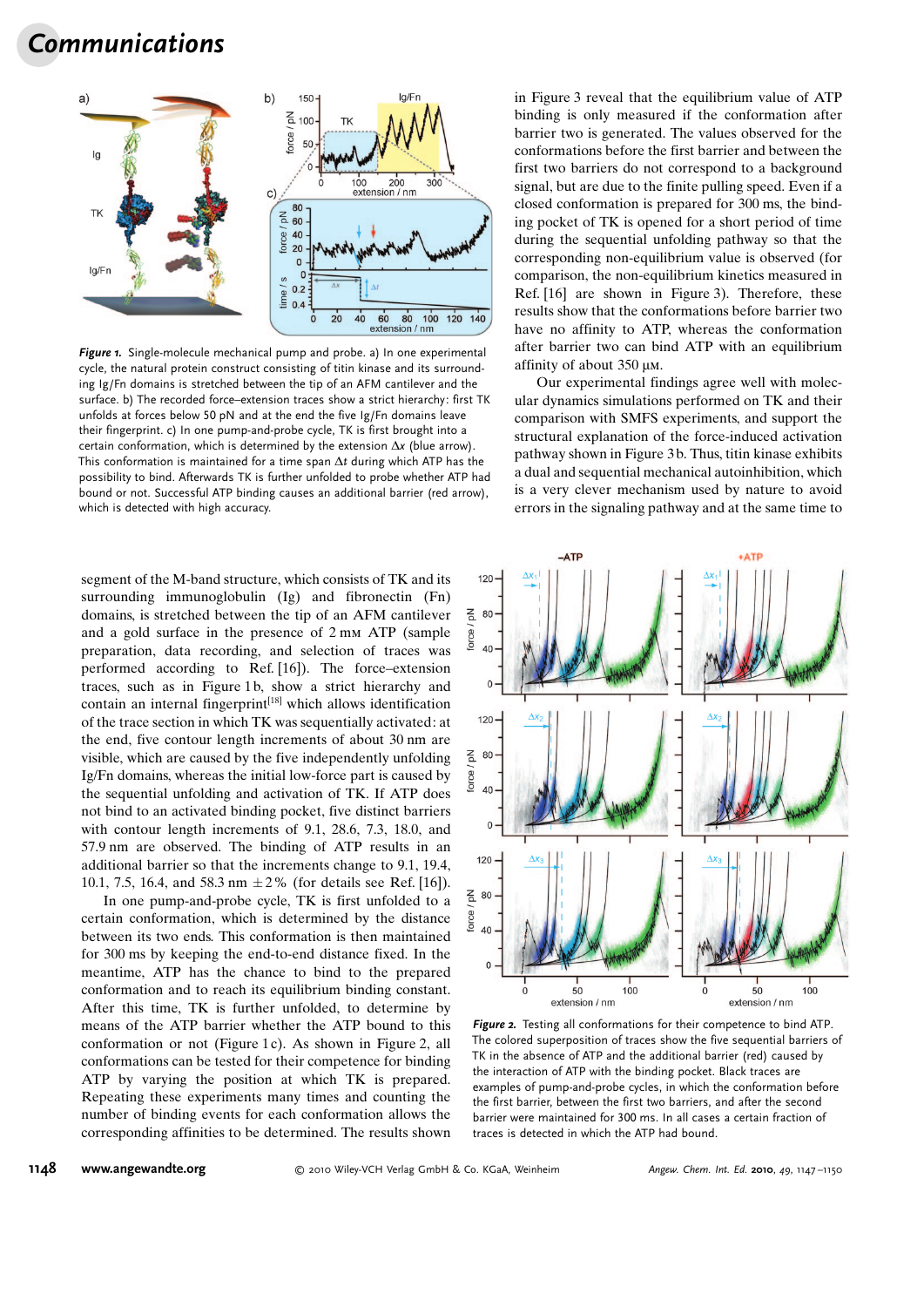

Figure 3. Identification of the active state of TK and structural explanation. a) Left: the non-equilibrium binding kinetics published in Ref. [16]. At high pulling speeds, the binding pocket is opened for a short time and, therefore, only a low probability of ATP binding is observed, whereas saturation at the equilibrium value is observed at long opening times. Right: Binding values of the different conformations, which have been prepared. The value for ATP binding only reaches within the experimental error of the equilibrium if the conformation after barrier two is generated  $(\Delta x_3)$  in Figure 2). The conformations before the first and between the first and second barrier only exhibit the value arising from the finite pulling speed and therefore show no detectable affinity for ATP. The dataset includes 273 individual pump-and-probe traces and the error bars represent the 95% confidence interval. b) These findings agree well with the structural explanation of molecular dynamics simulations: before the first barrier, TK is completely folded and autoinhibited and after the first barrier a 23 amino acid (aa) long linker is removed. At barrier two, the initial  $\beta$  sheet ruptures so that the autoinhibiting element of TK gets removed (pdb:1TKI).

be sensitive to forces. On the one hand, the barriers should not be overcome by thermal fluctuations, while on the other hand, the barriers should be low enough so that the physiological forces acting on the M-band structure of the muscle sarcomere are sufficient for mechanical activation. Hiding the active state behind two sequential barriers with low enough forces is actually a good solution, since the strict order makes it even more unlikely that both barriers are overcome.

This single-molecule approach for the measurement of non-equilibrium binding kinetics to mechanically prepared conformational states is a very general and useful method for the investigation of other force- and conformation-controlled processes<sup>[19]</sup> such as in the case of shielded binding sites,<sup>[20,21]</sup> "catch bonds", $[22]$  or motor proteins.<sup>[23]</sup> Future experiments with other autoinhibited kinases which do not have a mechanical function<sup>[24, 25]</sup> may give insight into the evolution of force-sensing mechanisms.

## Experimental Section

The TK protein construct A168M2 (867 amino acids, from position 24422 to 25288 in human cardiac N2-B titin, accession number NP 003310.3) was kindly provided by M. Gautel (King's College London). Expression and purification is described in the Supporting Information of Ref. [16]. Protein solution (20  $\mu$ L; 1 mgmL<sup>-1</sup>) was incubated for 20 min on a gold surface and washed three times with the measurement buffer consisting of 40 mm 2-[4-(2-hydroxyethyl)-1 piperazinyl]ethanesulfonic acid (Hepes)/KOH, 2 mm MgCl<sub>2</sub>, 2 mm dithiothreitol, and 2 mm ATP (pH 7.2). SMFS experiments were performed with Biolevers A (Olympus) and a custom built AFM,<sup>[26]</sup> which can be combined with single-molecule fluorescence studies.<sup>[27]</sup> The pump-and-probe protocol and data analysis procedures were programmed with Igor Pro 5.0 (Wavemetrics) and executed by the MFP3D controller (Asylum Research). Two datasets where combined in Figure 3 a) to enlarge the database and reduce the statistical errors: one with a pulling speed of 1  $\mu$ m s<sup>-1</sup> (sampling rate 2 kHz, 161) traces) and one with 2  $\mu$ m s<sup>-1</sup> (sampling rate 4 kHz, 112 traces). Both pulling speeds result in much shorter opening times (18 and 9 ms assuming a length of 18 nm), far from equilibrium binding of ATP, compared to the preparation time of 300 ms. Since the difference beween the opening times of 9 and 18 ms is small compared to the preparation time of 300 ms, both datasets may be combined without falsifying the measured difference between the equilibrium and nonequilibrium binding of ATP. After a dwell time of 0.5 s at the surface, the three different conformations were prepared at an extension of 20, 25, and 45 nm above the surface for 300 ms, which is far from equilibrium for the binding of ATP (see Figure 3 a). Traces showing the complete unfolding of TK were automatically selected by a pattern-recognition method described in Ref. [18]. Since the protein construct may be contacted at different positions, the traces are shifted by the different lengths of the folded polypeptide chain (corrected in Figure 2). Therefore, the predetermined extensions only maximize the probability for probing the corresponding conformation and it is found that, for example, state 1 or state 2 is prepared at an extension of 25 nm. However, the clear fingerprint allows each recorded trace to be reliably classified and to assign the proper conformation (prepared" state in Figure 3 a).

Received: October 22, 2009 Published online: January 13, 2010

.Keywords: enzymes · force spectroscopy · scanning probe microscopy · sensors · single-molecule studies

- [1] G. Binnig, C. F. Quate, C. Gerber, *[Phys. Rev. Lett.](http://dx.doi.org/10.1103/PhysRevLett.56.930)* **1986**, 56, 930.
- [2] M. Rief, M. Gautel, F. Oesterhelt, J. M. Fernandez, H. E. Gaub, [Science](http://dx.doi.org/10.1126/science.276.5315.1109) 1997, 276, 1109.
- [3] E. M. Puchner, H. E. Gaub, [Curr. Opin. Struct. Biol.](http://dx.doi.org/10.1016/j.sbi.2009.09.005) 2009, 19, [605](http://dx.doi.org/10.1016/j.sbi.2009.09.005).
- [4] J. P. Junker, F. Ziegler, M. Rief, [Science](http://dx.doi.org/10.1126/science.1166191) 2009, 323, 633.
- [5] J. M. Fernandez, H. Li, [Science](http://dx.doi.org/10.1126/science.1092497) 2004, 303, 1674.
- [6] M. Schlierf, M. Rief, [Angew. Chem.](http://dx.doi.org/10.1002/ange.200804723) 2009, 121, 835; [Angew.](http://dx.doi.org/10.1002/anie.200804723) [Chem. Int. Ed.](http://dx.doi.org/10.1002/anie.200804723) 2009, 48, 820.
- [7] S. Garcia-Manyes, L. Dougan, C. L. Badilla, J. Brujic, J. M. Fernandez, [Proc. Natl. Acad. Sci. USA](http://dx.doi.org/10.1073/pnas.0901213106) 2009, 106, 10534.
- [8] A. Valbuena, J. Oroz, R. Hervas, A. M. Vera, D. Rodriguez, M. Menendez, J. I. Sulkowska, M. Cieplak, M. Carrion-Vazquez, [Proc. Natl. Acad. Sci. USA](http://dx.doi.org/10.1073/pnas.0813093106) 2009, 106, 13791.
- [9] A. Grützner, S. Garcia-Manyes, S. Kotter, C. L. Badilla, J. M. Fernandez, W. A. Linke, [Biophys. J.](http://dx.doi.org/10.1016/j.bpj.2009.05.037) 2009, 97, 825.
- [10] D. N. Greene, T. Garcia, R. B. Sutton, K. M. Gernert, G. M. Benian, A. F. Oberhauser, [Biophys. J.](http://dx.doi.org/10.1529/biophysj.108.130237) 2008, 95, 1360.
- [11] Y. Cao, M. M. Balamurali, D. Sharma, H. B. Li, [Proc. Natl. Acad.](http://dx.doi.org/10.1073/pnas.0705367104) [Sci. USA](http://dx.doi.org/10.1073/pnas.0705367104) 2007, 104, 15677.